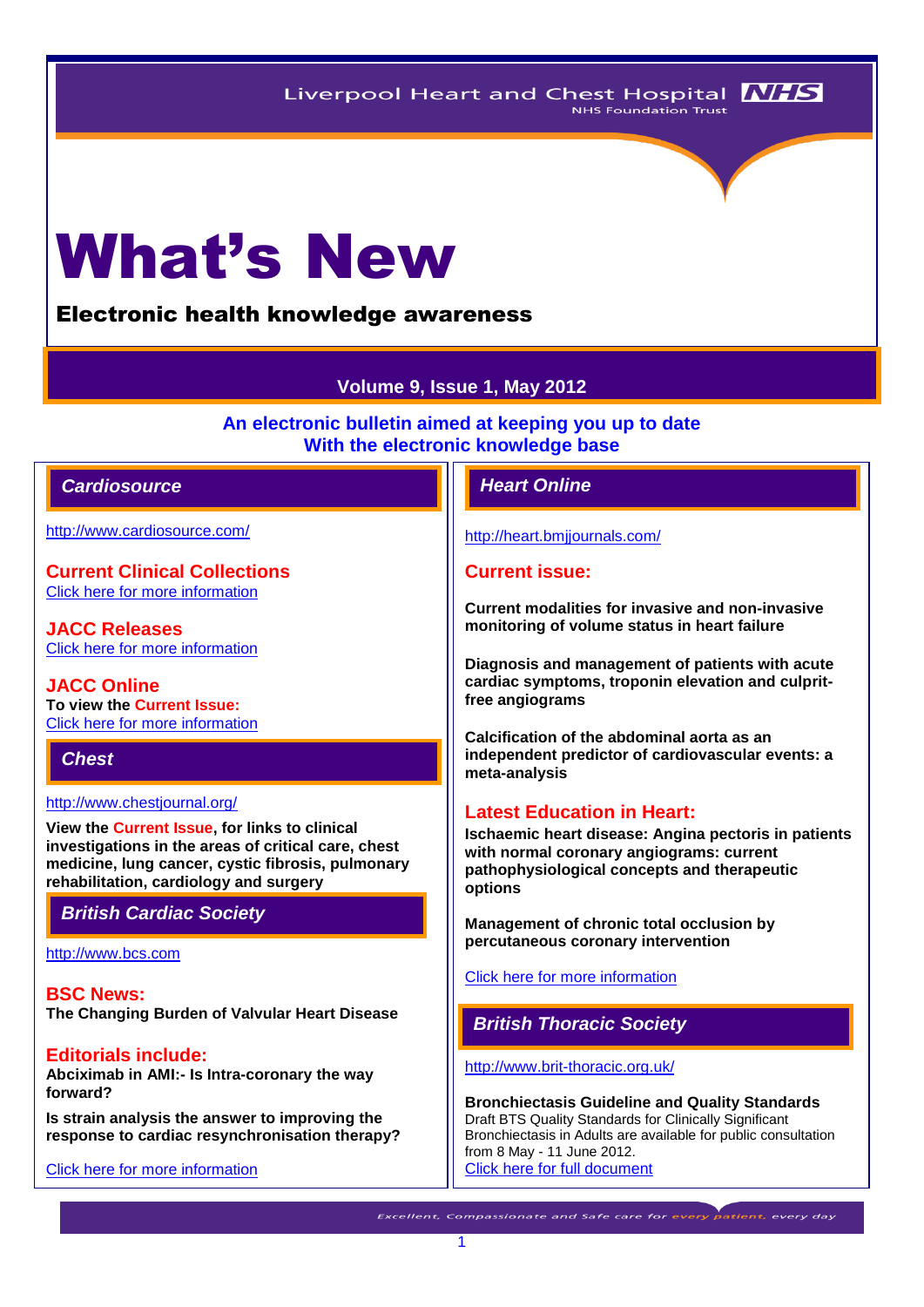# **Volume 9, Issue 1, May 2012**

# *Theheart.org*

#### [www.theheart.org](http://www.theheart.org/)

**Theheart.org** provides information on caring for people with disorders of the heart and circulation, and on preventing such disorders.

### **Heart Wire News:**

**Varying safety, efficacy of approved stents: Everolimus-eluting stent has lowest ST risk**

**Platelet reactivity affects outcome with bivalirudin in NSTEMI patients** 

#### [Click here for more information](http://www.theheart.org/section/heartwire.do)

*(Please speak to Maureen Horrigan, library services manager ext.1404, to obtain a password)*

# *European Society of Cardiology*

<http://www.escardio.org/>

#### **News and Press:**

**Scientists turn patients' skin cells into heart muscle cells to repair their damaged hearts: first report**

# **E-Journal of Cardiology Practice:**

- **Dronedarone: review of trials and up-to-date recommendations**
- **Another reason for measuring microalbuminuria: its possible association with heart failure**
- **Individualised prevention of anthracyclineinduced cardiotoxicity in cancer treatment**

#### [Click here for more information](http://www.escardio.org/communities/councils/ccp/e-journal/volume10/Pages/welcome.aspx)

# **ESC Clinical Practice Guidelines**

**ESC Guidelines for the diagnosis and treatment of acute and chronic heart failure 2012**

**European Guidelines on CVD Prevention in Clinical Practice**

[Click here for more information](http://www.escardio.org/guidelines-surveys/esc-guidelines/Pages/GuidelinesList.aspx)

# *Institute for Healthcare Improvement*

[www.ihi.org](http://www.ihi.org/)

# **In the spotlight :**

**Deciphering Harm Measurement**

**IHI News**  [This week at IHI News letter](http://www.ihi.org/Documents/ThisWeekatIHI.htm) 

*Royal College of Nursing*

[http://www.rcn.org.uk](http://www.rcn.org.uk/)

**Nursing headlines** [Click here for news from around the UK](http://www.rcn.org.uk/newsevents/news)

**Clincial Governance e-bulletin** [Click here for clinical governance updates](http://www.rcn.org.uk/development/practice/clinical_governance/quality_and_safety_e-bulletin/e-bulletin_archive)

# *National Institute for Health Research*

[http://www.nihr.ac.uk](http://www.nihr.ac.uk/)

#### **NIHR latest news**

**UKPMC Labs with EvidenceFinder was released earlier this year using a subset of UKPMC articles; it went live using all UKPMC articles on the 30th May 2012**

[Click here for more information](http://www.nihr.ac.uk/news/Pages/default.aspx)

**NIHR Research Design Service for the North West** [E-Bulletins](http://www.rds-nw.nihr.ac.uk/newstrainingevents/ebulletin.php)

*International Healthcare Comparisons*

<http://www.international-comparisons.org.uk/>

**IHC** focuses on comparative analysis to facilitate learning from the experience of other health systems as an input to policy development by the Department of **Health** 

[Click here for more information](http://www.international-comparisons.org.uk/publications/)